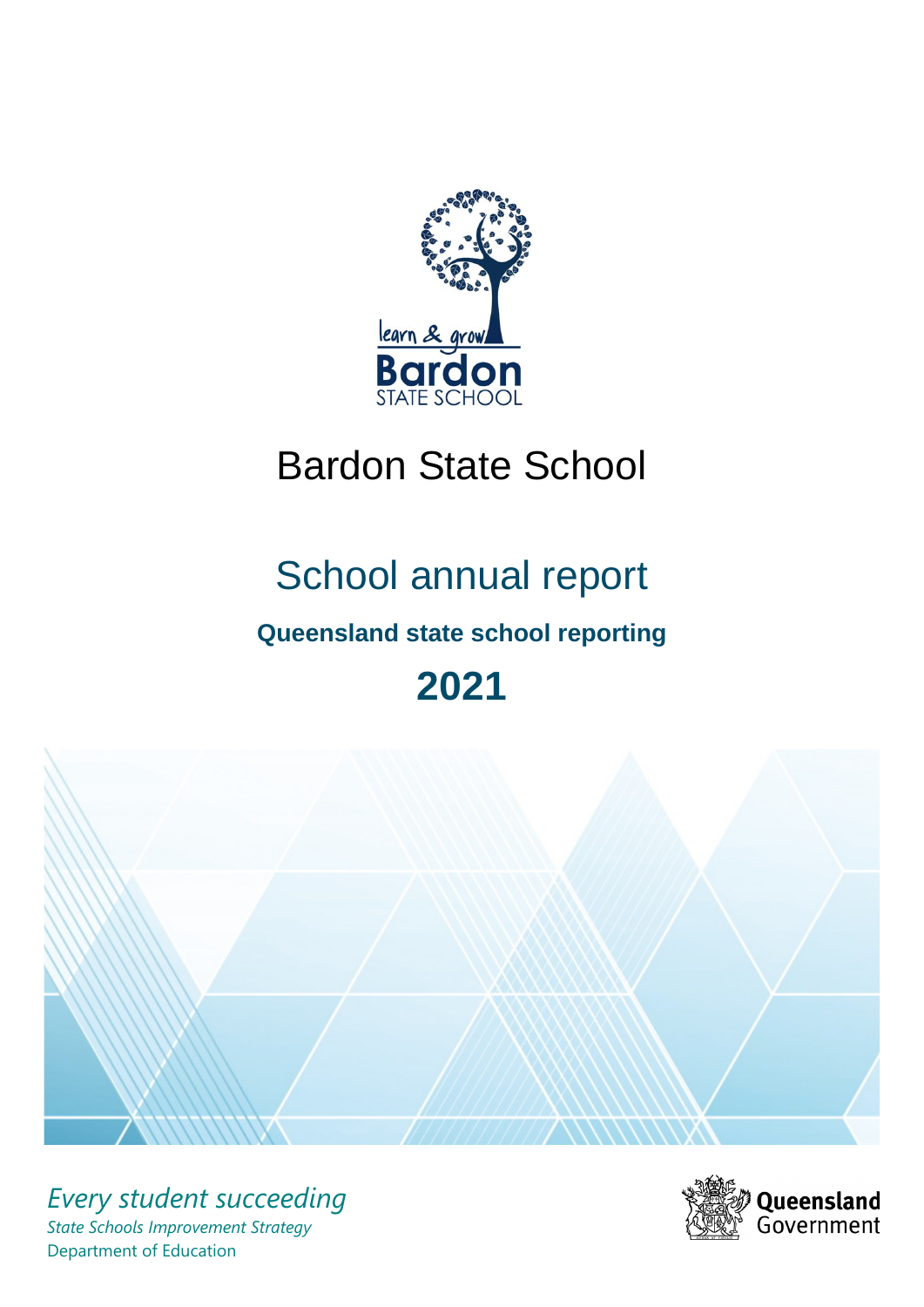**OFFICIAL – Public** Published as information source only. Public information used to create this report may not appear in this format in the public domain Please refer to disclaimer information.

#### **Contact details**

| <b>Postal Address</b> | 330 Simpsons Road Bardon 4065 |
|-----------------------|-------------------------------|
| <b>Phone</b>          | (07) 3511 4555                |
| Fax                   | $(07)$ 3511 4500              |
| Email                 | principal@bardonss.eq.edu.au  |
| Website               | https://bardonss.eq.edu.au    |

#### **Disclaimer**

The materials presented in this report are distributed by the Department of Education (the department) as an information source only.

The information and data in this report is subject to change without notice.<br>The department makes no statements, representations, or warranties about the accuracy or completeness of, and you should not rely on, any informa report.

The department disclaim all responsibility and all liability (including without limitation, liability in negligence) for all expenses, losses, damages and costs you might incur as a result of the information in this report being inaccurate or incomplete in any way, and for any reason.

Despite our best efforts, the department makes no warranties that the information in this report is free of infection by computer viruses or other contamination.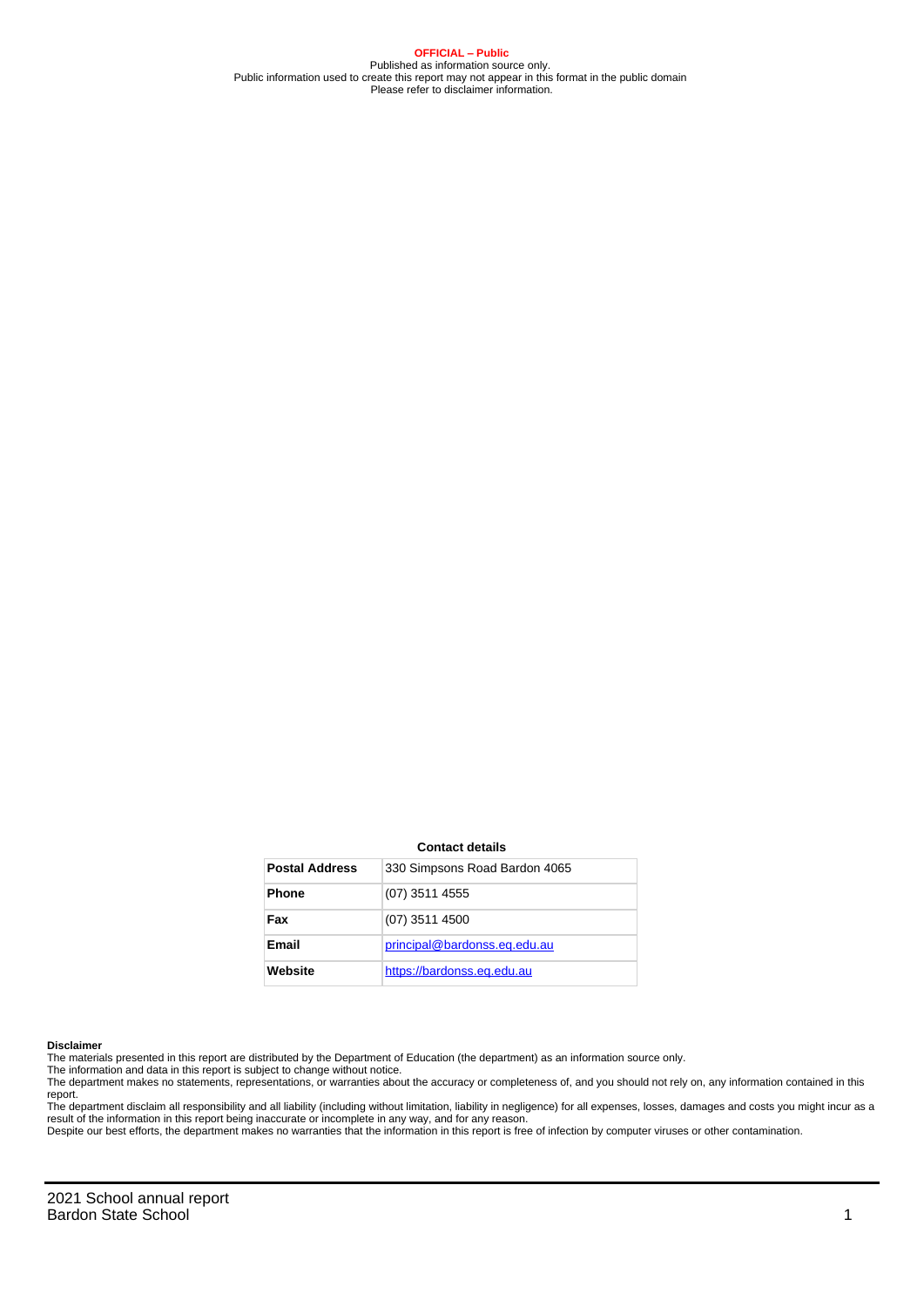| School context                   |                                                                                                                                                                                              |
|----------------------------------|----------------------------------------------------------------------------------------------------------------------------------------------------------------------------------------------|
| Coeducational or single sex      | Coeducational                                                                                                                                                                                |
| <b>Independent Public School</b> | No.                                                                                                                                                                                          |
| Year levels offered in 2021      | Prep Year - Year 6                                                                                                                                                                           |
| Webpages                         | Additional information about Queensland state schools is located on the:<br>My School website<br>Queensland Government data website<br>Queensland Government schools directory website.<br>٠ |

# **Characteristics of the student body**

### **Student enrolments**

#### **Table 1: Student enrolments by year level**

|                   |      | <b>February</b> |      |      | <b>August</b> |      |
|-------------------|------|-----------------|------|------|---------------|------|
| <b>Year Level</b> | 2019 | 2020            | 2021 | 2019 | 2020          | 2021 |
| <b>Prep Year</b>  | 55   | 38              | 39   | 51   | 39            | 37   |
| Year 1            | 47   | 53              | 40   | 47   | 53            | 40   |
| Year 2            | 57   | 50              | 53   | 56   | 49            | 52   |
| Year <sub>3</sub> | 40   | 56              | 50   | 38   | 57            | 51   |
| Year 4            | 56   | 39              | 58   | 56   | 41            | 58   |
| Year <sub>5</sub> | 36   | 52              | 36   | 36   | 53            | 36   |
| Year <sub>6</sub> | 42   | 35              | 54   | 43   | 35            | 54   |
| <b>Total</b>      | 333  | 323             | 330  | 327  | 327           | 328  |

Notes

1. Student counts include headcount of all full- and part-time students at the school.

## **Average class sizes**

#### **Table 2: Average class size information for each phase of schooling**

| <b>Year Levels</b> | 2019 | 2020 | 2021 |
|--------------------|------|------|------|
| Prep – Year 3      | 21   | 23   | 23   |
| Year 4 – Year 6    | 27   | 29   | 30   |

Notes

1. Classes are measured against the target of 25 students per teacher in Prep to Year 3 and Years 11 to 12, and target of 28 students per teacher in Years 4 to 10. Where composite classes exist across cohorts (e.g. Year 3/4) the class size targets would be the lower cohort target.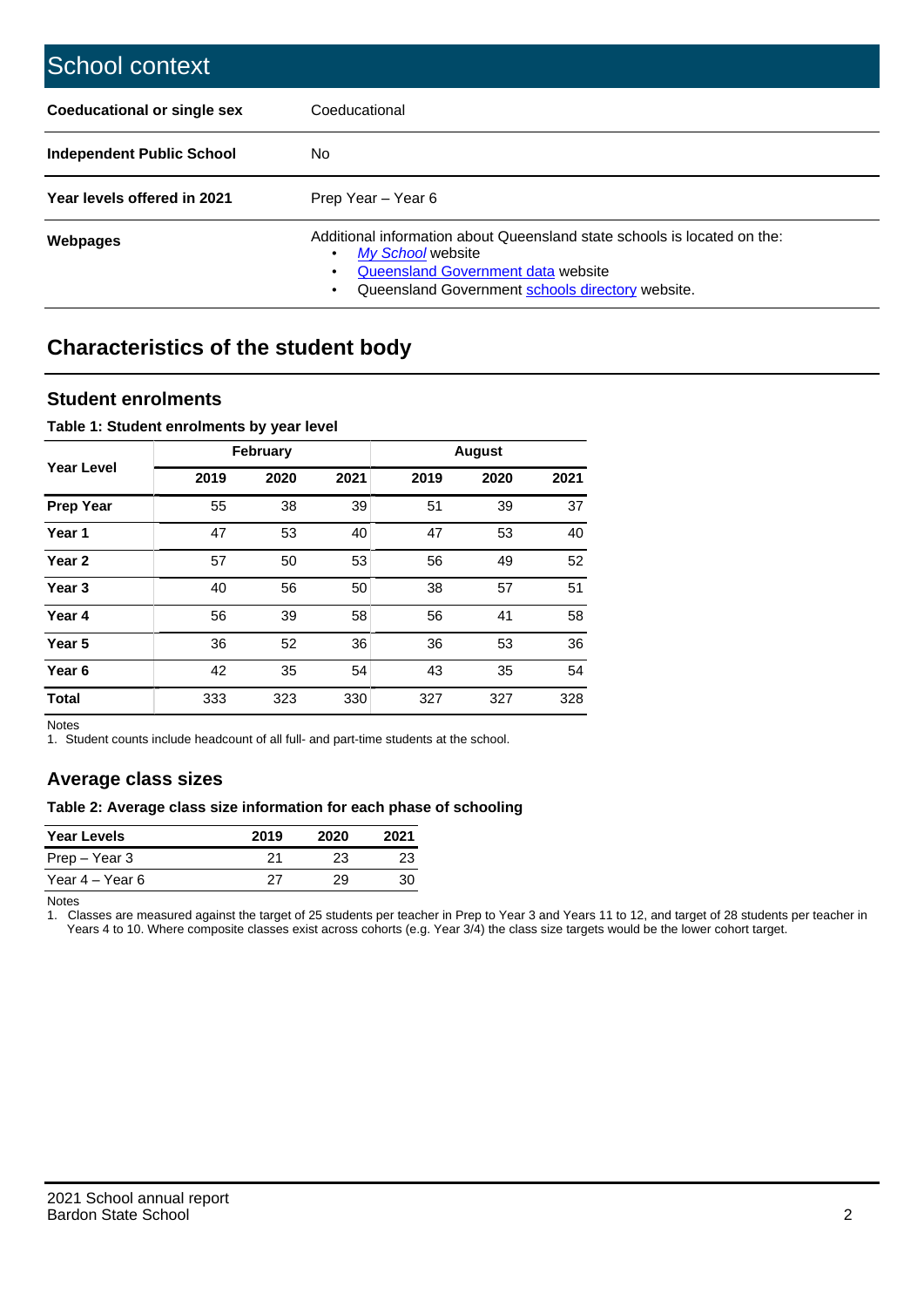## **Respectful relationships education**

To support students' learning, health and wellbeing all state schools are required to implement respectful relationships education through the Prep to Year 10 Australian Curriculum: Health and Physical Education and/or through school pastoral care programs across Prep to Year 12.

### **Parent, student and staff satisfaction**

Tables 3–5 show selected items from the Parent/Caregiver, Student and Staff School Opinion Surveys. In response to the COVID-19 health emergency, the annual school opinion surveys of students, teachers and staff were not administered in 2020. A new time series started in 2021 and data from this collection is not considered directly comparable with earlier collections due to significant methodology changes.

For state level information go to the **[School Opinion Survey](https://qed.qld.gov.au/publications/reports/statistics/schooling/schools/schoolopinionsurvey) webpage**.

#### **Table 3: Parent/Caregiver Survey**

| Percentage of parents/caregivers who agree <sup>1</sup> that:                                               | 2019   | 2020 | 2021   |
|-------------------------------------------------------------------------------------------------------------|--------|------|--------|
| This is a good school.                                                                                      | 100.0% |      | 98.3%  |
| My child likes being at this school. <sup>2</sup>                                                           | 98.2%  |      | 98.3%  |
| My child feels safe at this school. <sup>2</sup>                                                            | 98.2%  |      | 98.4%  |
| My child's learning needs are being met at this school. <sup>2</sup>                                        | 96.4%  |      | 94.8%  |
| My child is making good progress at this school. <sup>2</sup>                                               | 94.6%  |      | 96.6%  |
| Teachers at this school expect my child to do his or her best. <sup>2</sup>                                 | 100.0% |      | 100.0% |
| Teachers at this school provide my child with useful feedback about his or her school<br>work. <sup>2</sup> | 96.4%  |      | 96.4%  |
| Teachers at this school motivate my child to learn. <sup>2</sup>                                            | 96.4%  |      | 98.3%  |
| Teachers at this school treat students fairly. <sup>2</sup>                                                 | 94.4%  |      | 96.7%  |
| can talk to my child's teachers about my concerns. <sup>2</sup>                                             | 96.4%  |      | 100.0% |
| This school works with me to support my child's learning. <sup>2</sup>                                      | 94.4%  |      | 94.9%  |
| This school takes parents' opinions seriously. <sup>2</sup>                                                 | 87.3%  |      | 96.6%  |
| Student behaviour is well managed at this school. <sup>2</sup>                                              | 94.6%  |      | 88.5%  |
| This school looks for ways to improve. <sup>2</sup>                                                         | 92.7%  |      | 100.0% |
| This school is well maintained. <sup>2</sup>                                                                | 94.6%  |      | 98.3%  |

Notes

1. Agree represents the percentage of respondents who Somewhat Agree, Agree or Strongly Agree with the statement.

2. Nationally agreed parents/caregiver items.

3. DW = Data withheld to ensure confidentiality.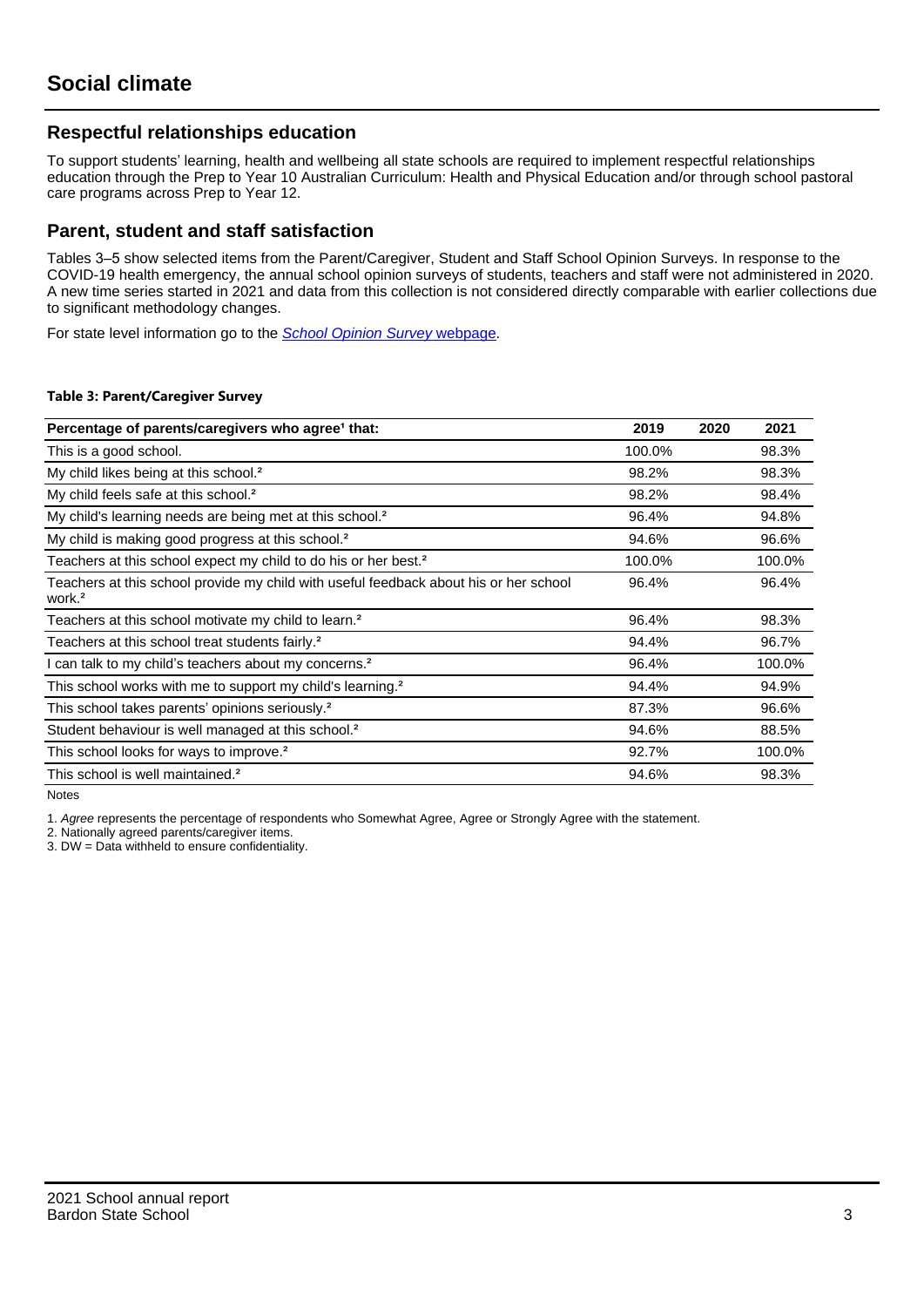#### **Table 4: Student Survey**

| Percentage of students who agree <sup>1</sup> that:                            | 2019  | 2020 | 2021  |
|--------------------------------------------------------------------------------|-------|------|-------|
| I like being at my school. <sup>2</sup>                                        | 90.1% |      | 84.0% |
| I feel safe at my school. <sup>2</sup>                                         | 93.3% |      | 92.6% |
| My teachers motivate me to learn. <sup>2</sup>                                 | 95.1% |      | 94.9% |
| My teachers expect me to do my best. <sup>2</sup>                              | 96.7% |      | 98.8% |
| My teachers provide me with useful feedback about my school work. <sup>2</sup> | 94.3% |      | 94.9% |
| Teachers at my school treat students fairly. <sup>2</sup>                      | 84.4% |      | 88.8% |
| I can talk to my teachers about my concerns. <sup>2</sup>                      | 79.2% |      | 87.5% |
| My school takes students' opinions seriously. <sup>2</sup>                     | 81.8% |      | 83.8% |
| Student behaviour is well managed at my school. <sup>2</sup>                   | 71.1% |      | 86.4% |
| My school looks for ways to improve. <sup>2</sup>                              | 95.8% |      | 92.5% |
| My school is well maintained. <sup>2</sup>                                     | 92.6% |      | 93.7% |
| My school gives me opportunities to do interesting things. <sup>2</sup>        | 86.0% |      | 85.0% |

Notes

1. Agree represents the percentage of respondents who Somewhat Agree, Agree or Strongly Agree with the statement.

2. Nationally agreed student items.

3. DW = Data withheld to ensure confidentiality.

#### **Table 5: Staff Survey**

| Percentage of staff who agree <sup>1</sup> that:                                                            | 2019   | 2020 | 2021   |
|-------------------------------------------------------------------------------------------------------------|--------|------|--------|
| I feel confident embedding Aboriginal and Torres Strait Islander perspectives across the<br>learning areas. | 80.0%  |      | 75.0%  |
| I enjoy working at this school. <sup>2</sup>                                                                | 80.0%  |      | 87.5%  |
| I feel this school is a safe place in which to work. <sup>2</sup>                                           | 90.0%  |      | 100.0% |
| I receive useful feedback about my work at this school. <sup>2</sup>                                        | 75.0%  |      | 76.5%  |
| Students are encouraged to do their best at this school. <sup>2</sup>                                       | 95.0%  |      | 100.0% |
| Students are treated fairly at this school. <sup>2</sup>                                                    | 100.0% |      | 100.0% |
| Student behaviour is well managed at this school. <sup>2</sup>                                              | 90.0%  |      | 94.1%  |
| Staff are well supported at this school. <sup>2</sup>                                                       | 80.0%  |      | 88.2%  |
| This school takes staff opinions seriously. <sup>2</sup>                                                    | 80.0%  |      | 82.4%  |
| This school looks for ways to improve. <sup>2</sup>                                                         | 100.0% |      | 100.0% |
| This school is well maintained. <sup>2</sup>                                                                | 95.0%  |      | 94.1%  |
| This school gives me opportunities to do interesting things. <sup>2</sup>                                   | 78.9%  |      | 82.4%  |

Notes

1. Agree represents the percentage of respondents who Somewhat Agree, Agree or Strongly Agree with the statement.

2. Nationally agreed staff items.

3. DW = Data withheld to ensure confidentiality.

## **Description of how this school manages non-attendance**

Queensland state schools manage non-attendance in line with the Queensland Department of Education procedures: [Managing Student Absences and Enforcing Enrolment and Attendance at State Schools](https://ppr.qed.qld.gov.au/pp/managing-student-absences-and-enforcing-enrolment-and-attendance-at-state-schools-procedure); and [Roll Marking in State Schools,](https://ppr.qed.qld.gov.au/pp/roll-marking-in-state-schools-procedure) which outline processes for managing and recording student attendance and absenteeism.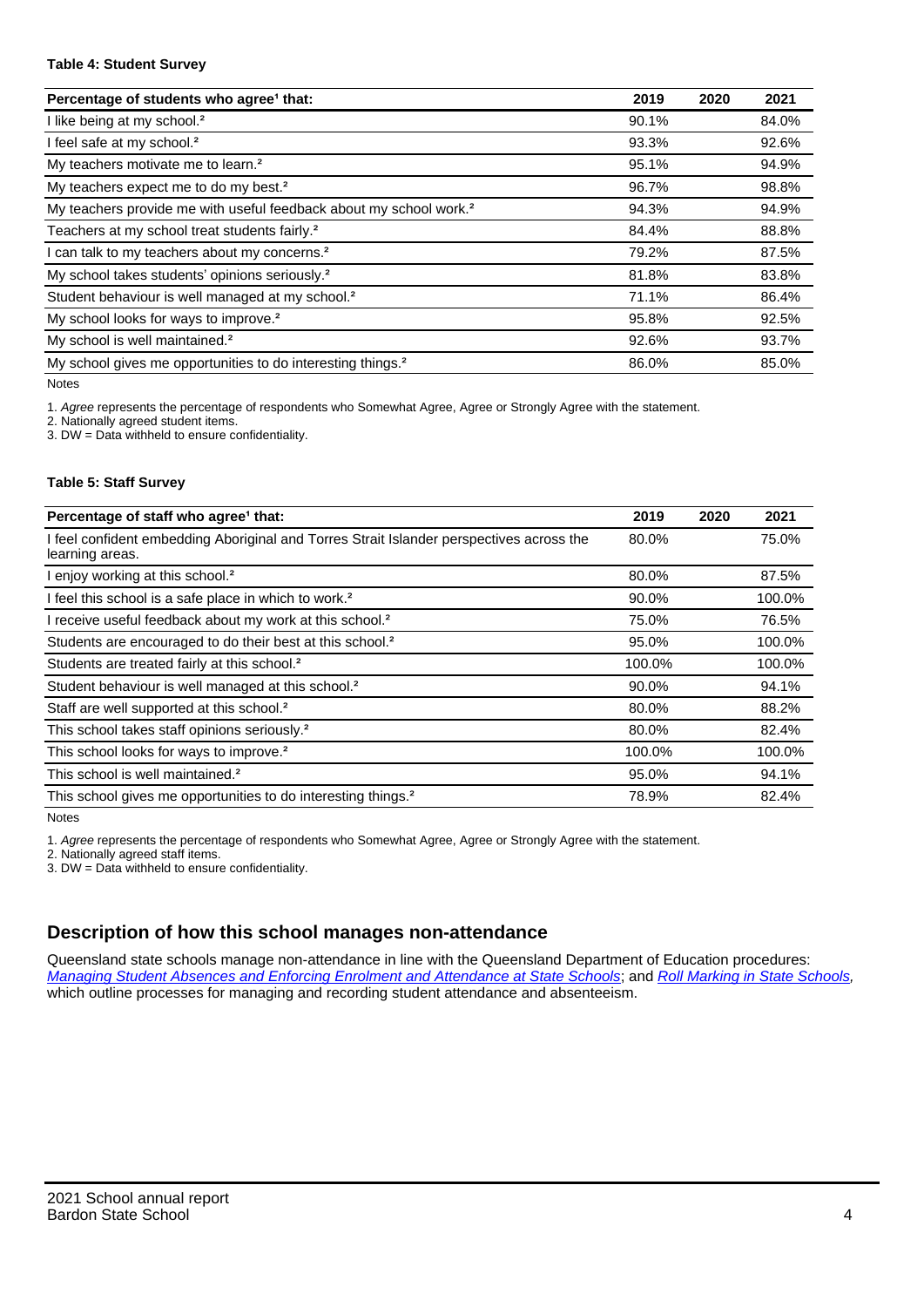## **School disciplinary absences**

#### **Table 6: Count of school disciplinary absences at this school**

| Type of school disciplinary absence | 2019 | 2020 | 2021 |
|-------------------------------------|------|------|------|
| Short suspension                    |      |      | 5    |
| Long suspension                     |      |      |      |
| Exclusion                           |      |      |      |
| Total                               |      |      | 5    |

Notes

1. School disciplinary absence (SDA) data is a total of short suspensions (1–10 days), long suspensions (11–20 days), exclusions and cancellations. 2. The number of SDAs is not the number of students who received an SDA as one student may be suspended several times in a school year. Each time a student is suspended it is recorded as an additional SDA. The data does not reflect the outcomes of appeal decisions.

3. 2020 data was impacted by the COVID-19 health emergency. There were significantly fewer SDAs during the home-based learning period (the first five weeks of Term 2) compared to other years.

# **School funding**

## **School income broken down by funding source**

School income, reported by financial year accounting cycle using standardised national methodologies and broken down by funding source is available via the  $My$  School website.

#### **How to access our income details**

- 1. Click on the My School link <http://www.myschool.edu.au/>.
- 2. Enter the school name or suburb of the school you wish to search.

|  | Search by school name or suburb |  | <b>School sector</b> |  | $\sim$ and $\sim$ represents the set of $\sim$ | <b>State</b> |  |  |  |
|--|---------------------------------|--|----------------------|--|------------------------------------------------|--------------|--|--|--|
|--|---------------------------------|--|----------------------|--|------------------------------------------------|--------------|--|--|--|

3. Click on View School Profile to access the school's profile.



4. Click on Finances and select the appropriate year to view school financial information.

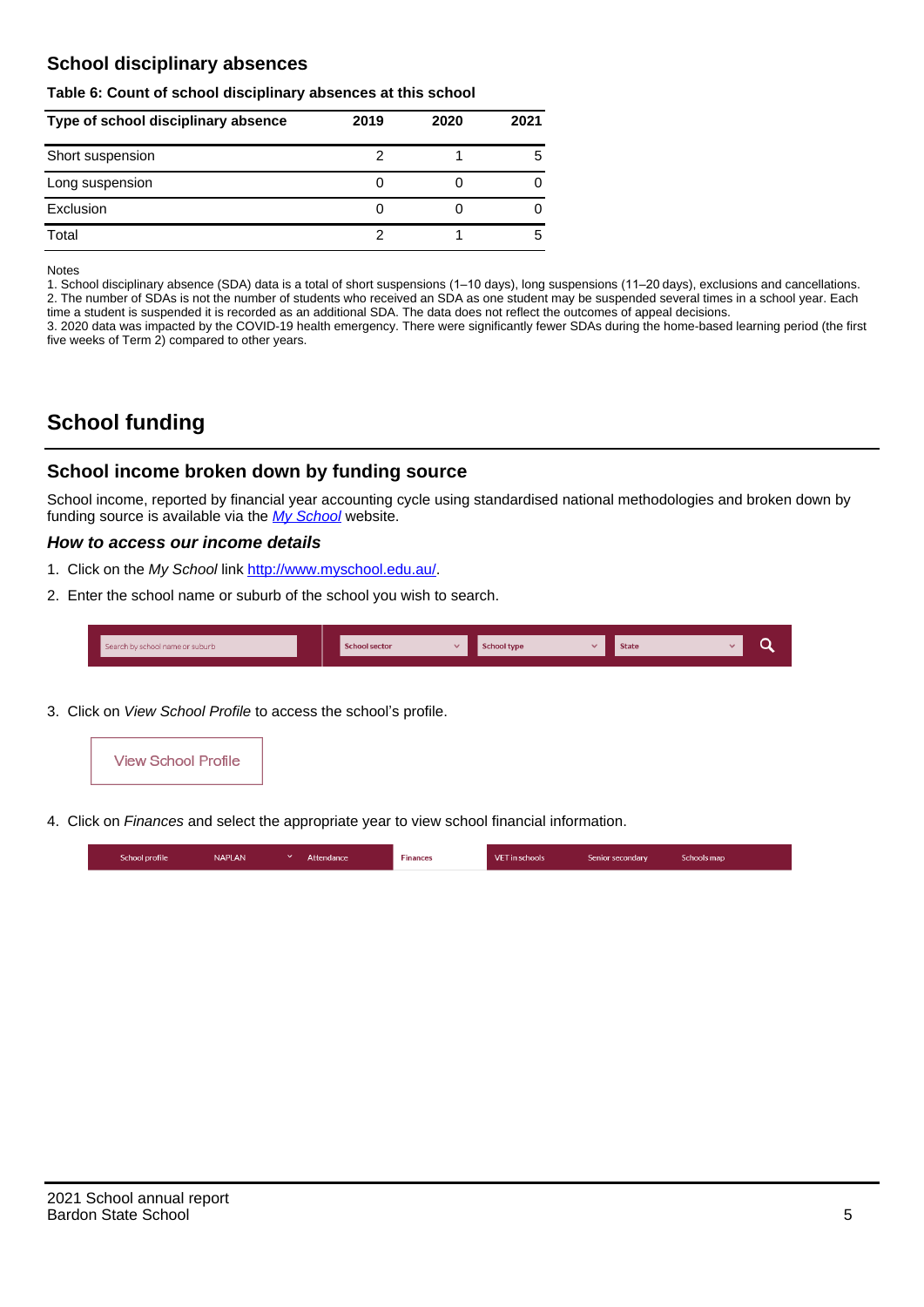# **Teacher standards and qualifications**

The Teacher registration eligibility requirements: Policy (p.1) states:

To be eligible for registration, a person must satisfy the Queensland College of Teachers (QCT) that they meet requirements regarding qualification and experience, or have otherwise met the requirements of the Australian Professional Standards for Teachers (APST). A person must also satisfy the QCT that they are suitable to teach and meet English language proficiency requirements. All these requirements are specified in the Act and the Education (Queensland College of Teachers) Regulation 2005 (the Regulation).

The qualifications required for teacher registration are successful completion of either -

- (a) a four-year initial teacher education program including teacher education studies of at least one year (e.g. a Bachelor of Education, or a double Bachelor degree in Science and Teaching) or
- (b) a one-year graduate initial teacher education program following a degree (e.g. a one-year Graduate Diploma of Education (Secondary) after a three-year Bachelor degree) or
- (c) another course of teacher education that the QCT is reasonably satisfied is the equivalent of (a) or (b). These are considered on a case-by-case basis.

For more information, please refer to the following link:

• <https://www.qct.edu.au/registration/qualifications>

# **Workforce composition**

## **Staff composition, including Indigenous staff**

#### **Table 7: Workforce composition for this school**

|                    |      | <b>Teaching staff</b> |                 |      | Non-teaching staff |      |      | Indigenous staff |      |
|--------------------|------|-----------------------|-----------------|------|--------------------|------|------|------------------|------|
| <b>Description</b> | 2019 | 2020                  | 2021            | 2019 | 2020               | 2021 | 2019 | 2020             | 2021 |
| Headcount          | 27   | 25                    | 25              | 16   | 16                 | 14   |      |                  |      |
| <b>FTE</b>         | 21   | 21                    | 22 <sub>1</sub> |      | 9                  | 9    |      |                  |      |

Notes

1. Teaching staff includes school leaders.

2. Indigenous refers to Aboriginal and Torres Strait Islander people of Australia.

3. FTE = full-time equivalent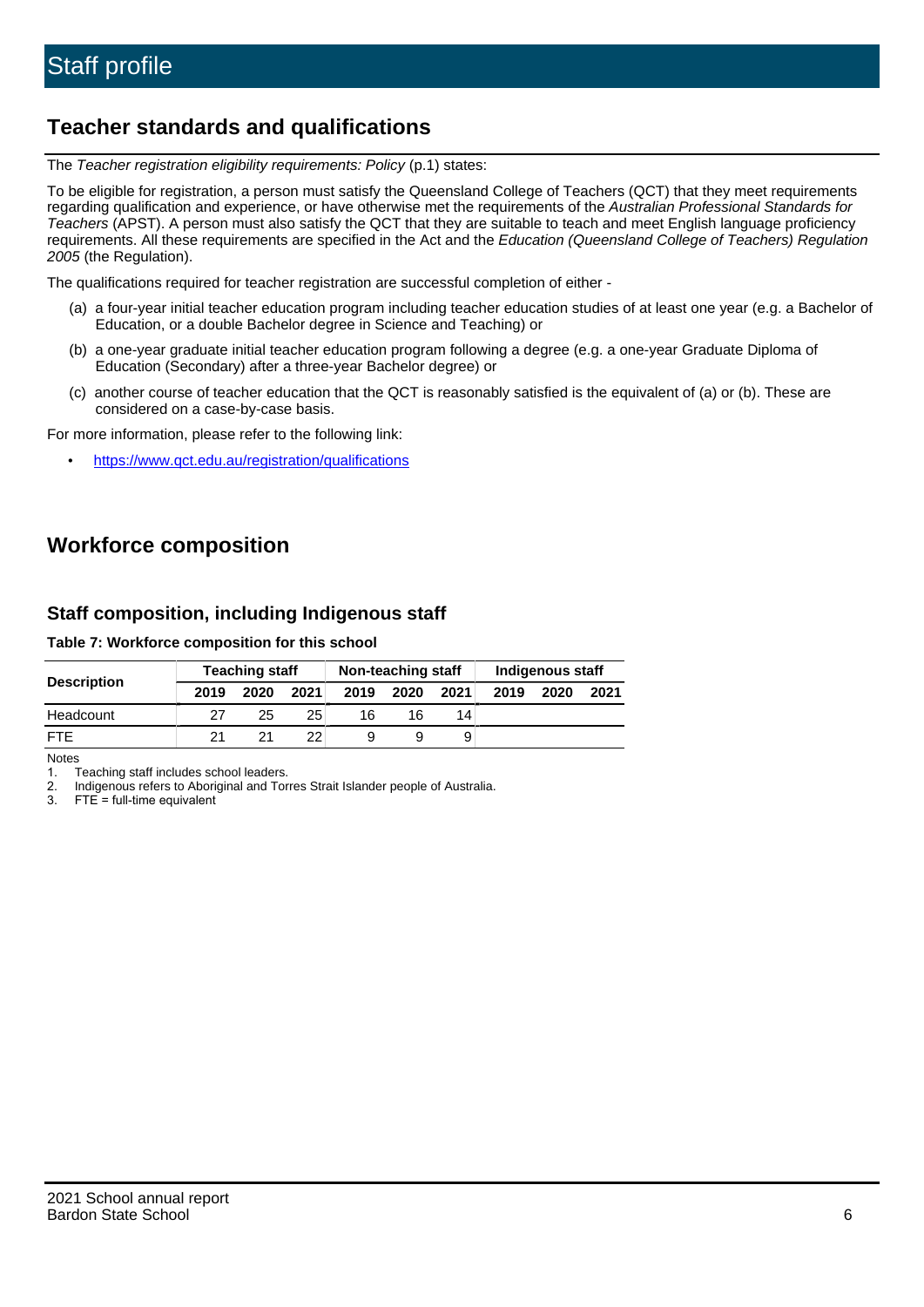# **Key student outcomes**

## **Student attendance**

Tables 8–9 show attendance rates at this school as percentages. In 2020, the COVID-19 health emergency affected student attendance in Queensland Government schools. Comparisons between 2020 and other years' attendance data should not be made.

#### **Table 8: Overall student attendance at this school**

| <b>Description</b>                                  | 2019 | 2020 | 2021 |
|-----------------------------------------------------|------|------|------|
| Overall attendance rate for students at this school | 95%  | 93%  | 94%  |

Notes

1. The attendance rate is the full- and part-time days attended as a percentage of enrolled school days.

2. Full-time students only.

#### **Table 9: Student attendance rates for each year level at this school**

| <b>Year Level</b> | 2019 | 2020 | 2021 |
|-------------------|------|------|------|
| Prep Year         | 94%  | 93%  | 95%  |
| Year 1            | 96%  | 91%  | 95%  |
| Year 2            | 95%  | 92%  | 93%  |
| Year <sub>3</sub> | 94%  | 94%  | 94%  |
| Year 4            | 96%  | 92%  | 95%  |
| Year 5            | 94%  | 93%  | 94%  |
| Year <sub>6</sub> | 96%  | 93%  | 94%  |

Notes

1. The attendance rate is the full- and part-time days attended as a percentage of enrolled school days.

2. Full-time students only.

3. DW = Data withheld to ensure confidentiality